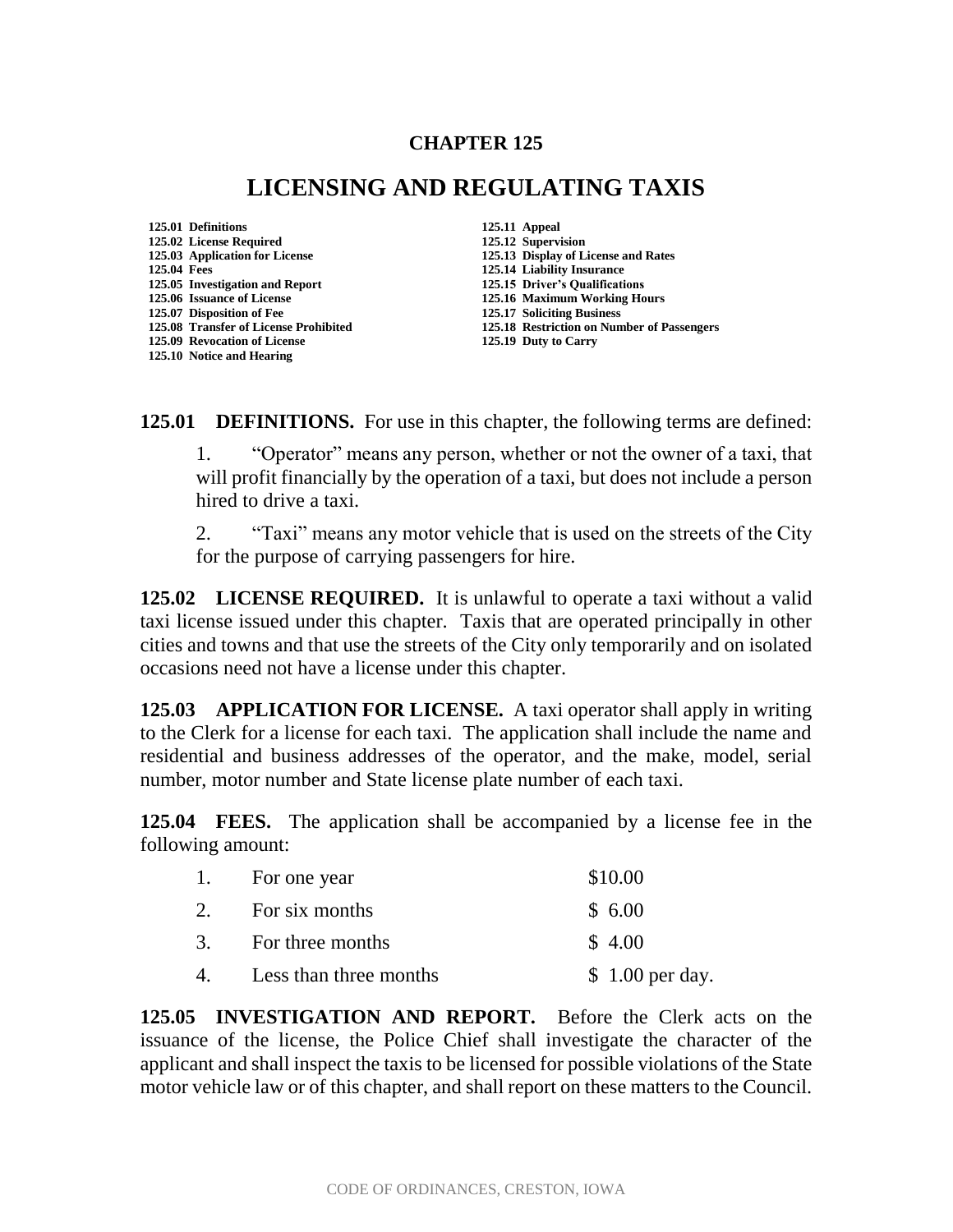**125.06 ISSUANCE OF LICENSE.** The Clerk shall review each application promptly and shall issue a license if it finds that such issuance will be consistent with public convenience, health, safety and welfare. The license shall contain the signatures of the Mayor and Clerk, the date of issuance, the period for which the license is valid, the passenger seating capacity of the taxi and the information contained in the application.

**125.07 DISPOSITION OF FEE.** Immediately after acting on a license application, the Clerk shall transmit the license fee to the Finance Officer, or return the disapproved application and fee to the applicant.

**125.08 TRANSFER OF LICENSE PROHIBITED.** Each taxi license shall be issued for one specific taxi only and shall not be transferable from taxi to taxi or to a different operator.

**125.09 REVOCATION OF LICENSE.** The Clerk may revoke or suspend any license issued under this chapter for the following reasons:

1. Fraudulent Statements. The operator has made fraudulent statements in the application for the license or in the conduct of the business.

2. Violation of Law. The operator has substantially violated the requirements of this chapter or of the State motor vehicle laws.

3. Endangered Public Welfare, Health or Safety. The operator has conducted the business in such manner as to endanger the public welfare or safety.

**125.10 NOTICE AND HEARING.** The Clerk shall send a notice to the licensee not less than ten (10) days before the date set for a hearing on the possible revocation of a license. Such notice shall be in writing and shall be served personally or as required for personal service by the Iowa Rules of Civil Procedure. Such notice shall state the time and place of the hearing and the reasons for the intended revocation or suspension. The Clerk shall conduct the hearing on the possible revocation of the license. Should the licensee, or authorized representative, fail to appear without good cause, the Clerk may proceed to a determination of the complaint.

**125.11 APPEAL.** If the Clerk revokes (or refuses to issue) a license, the Clerk shall make a part of the record the reasons therefor. The licensee (or the applicant) shall have a right to a hearing before the Council at its next regular meeting. The Council may reverse, modify or affirm the decision of the Clerk by a majority vote of the Council members present and the Clerk shall carry out the decision of the Council.